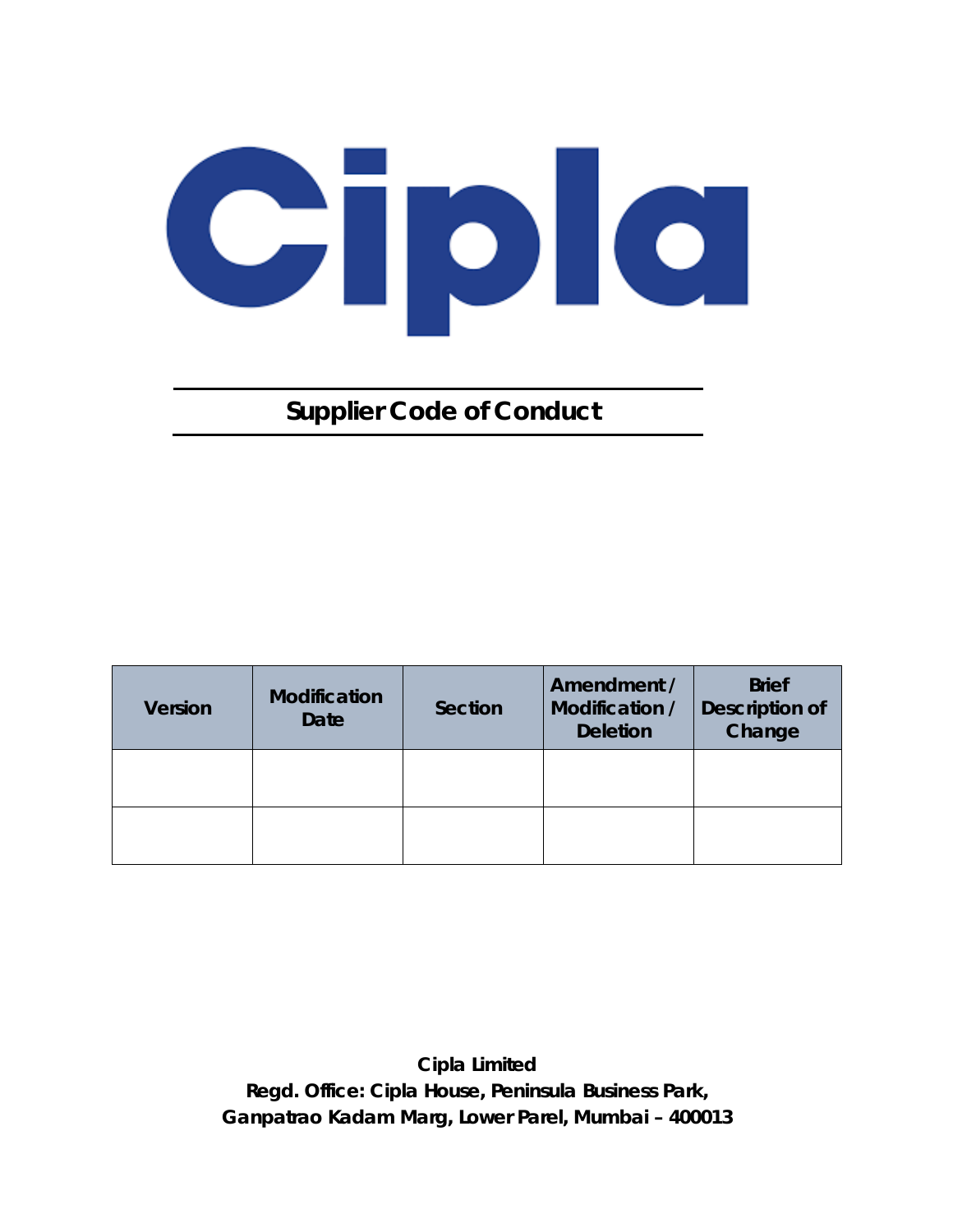

Established in 1935, Cipla is a global pharmaceutical company, focused on responsible and sustainable growth through a wide portfolio and strong customer relationships across its resident markets of India, South Africa, US and other key regulated and emerging markets. Cipla is a purpose-inspired, responsibility-centered, innovation-driven, excellence-focused, integrity & trust‐anchored global pharmaceutical firm, which consistently cares for life and delivers on its commitment to all its stakeholders - suppliers, patients, regulators, customers, partners, employees, investors and community ‐ this is the OneCipla Credo. In line with the OneCipla Credo and focus on sustainable growth, Cipla also works with its suppliers to identify agreed upon actions and schedules to achieve the desired progress. Cipla considers progress in meeting these standards and ongoing performance in its sourcing decisions. Therefore, the Supplier Code of Conduct (Code) is being implemented for our goods' and services' suppliers, which will act as a guiding principle for business conduct. Cipla expects its suppliers to adhere to the Code for their functioning.

#### **Scope and applicability**

The Code is applicable to all suppliers, including, but not limited to those individuals and organizations that directly or indirectly provide services, raw materials, active pharmaceutical ingredients, components, finished goods or other products (hereinafter together referred to as Suppliers) to Cipla.

The Code shall be effective from May 12, 2020 as approved by the MD & GCEO.

#### **Legal Compliance:**

Cipla's suppliers are expected to operate in compliance with all applicable laws and regulations of the countries, states and jurisdictions in which they operate and that of Cipla's contracting entity. This includes, but is not limited to business conduct, product quality, labor and employment practices, health, safety and environmental protection and fair-trade standards. They are expected to conform their practices to any published standards for their industry, obtain all applicable permits and to operate in accordance with permit limitations and requirements at all times.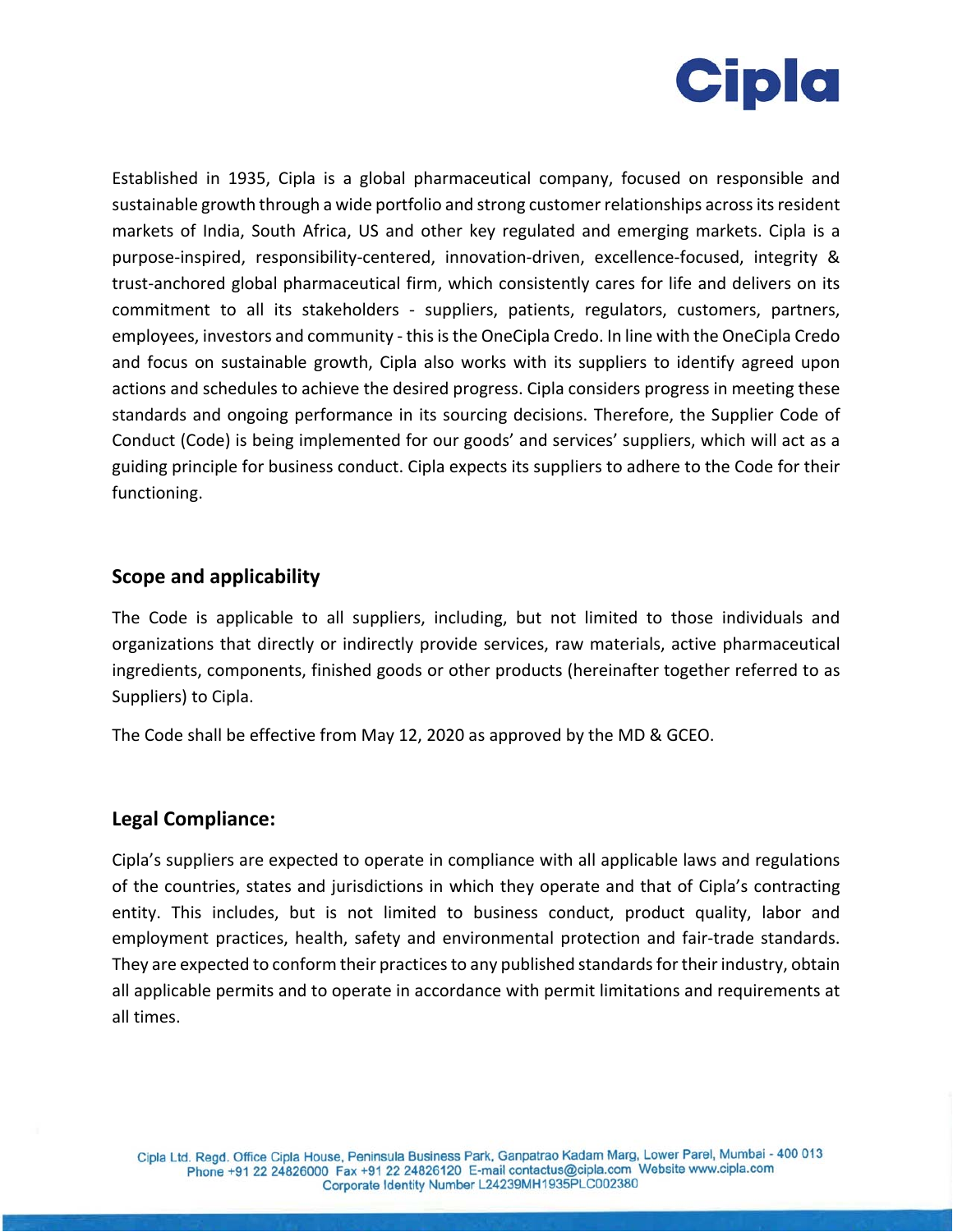

# **Ethics and Business Conduct**

Cipla's suppliers are expected to behave ethically and with integrity in all business transactions. They, always, should:

- Uphold standards for fair business practices including accurate and truthful advertising, fair competition, accurate accounting, due disclosure and antitrust compliance
- Prohibit payment of bribes, illegal political contributions, or other illicit payments or methods for any reason, including the waiver of penalties or fines or the receipt of any other special benefits
- Safeguard against improper use of intellectual property, including disclosure of confidential or sensitive information, pricing, employee information or patient information and comply with all data and other privacy considerations
- Not engage in any form of private or public bribery, corruption or graft.
- Maintain an environment of transparency, collaboration and innovation
- Treat animals used in its activities in an ethical and humane manner and follow the principles of replacement, refinement, and reduction of laboratory research through animal testing
- Engage with Cipla only after appropriate declaration and its express waiver of any Conflicts of Interest

Comply with all laws that prohibit money laundering and terror financing. Suppliers should refrain from acquiring, using or holding monetary proceeds or property acquired through illegitimate means and prevent dealing with any specially designated persons listed by international organizations

- Comply with all laws that prohibit tax evasion as well as facilitation of tax evasion for its stakeholders
- Not offer any kind of gifts, irrespective of value to Cipla employees
- Provide means for their employees to confidentially report concerns or potential unethical activities in the workplace; such concerns should be duly investigated in detail and appropriate corrective actions should be taken post that the action report must be shared with Cipla for issues of direct or indirect consequence to it.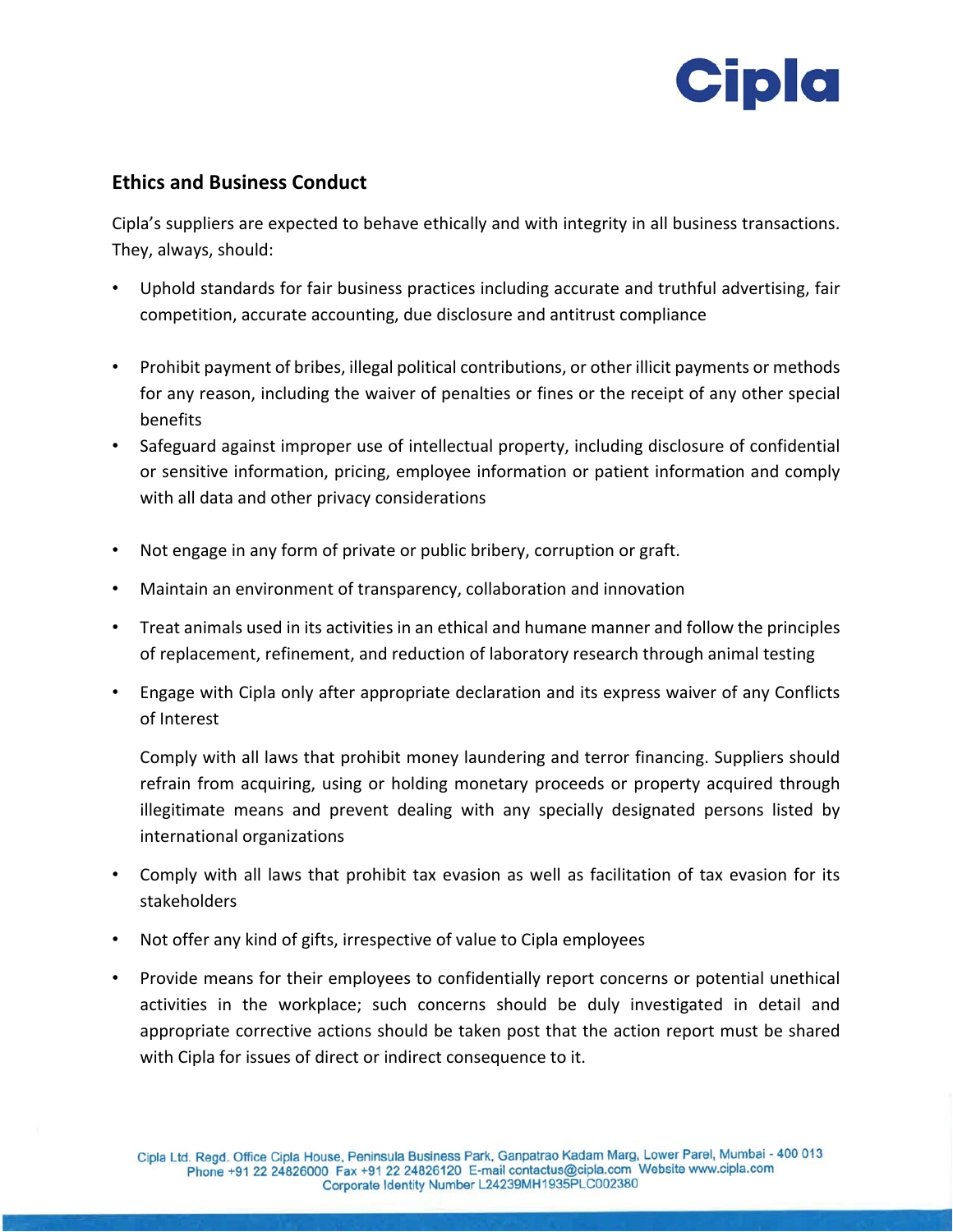

• Create program to ensure protection of whistleblowers' confidentiality and prohibit retaliation against workers who participate in such programs, in good faith, or refuse instructions that are in violation of the Cipla Code of Conduct

# **Quality and Patient Safety**

Our steadfast commitment towards our patients, our consistent focus on quality, patient safety and our ability to deliver superior value to our stakeholders through new products and customer facing initiatives is core to our business philosophy. In line with this, Cipla's suppliers are expected to meet the agreed upon product specifications and quality requirements in order to provide goods and services that consistently meet customers' needs, perform as required and are safe for patients. The product specifications and quality requirements shall be defined in the purchase order / supply agreement / quality agreement or any other document as agreed by Cipla and its supplier; also the supplier shall enforce strictest standards of data integrity and veracity in certifying quality compliance.

#### **Human Rights, Labor and Employment**

Cipla's suppliers are expected to treat people with dignity and respect. As such, they should:

- Not use child, forced, bonded, indentured or involuntary prison labor either directly or indirectly through supplier's sub‐contractors
- Not discriminate against or harass an individual based on race, color, religion, gender, pregnancy, HIV status, COVID status, health status, sexual orientation, national origin, age, disability, veteran's status, marital status, or political affiliation
- Not treat or threaten to treat an individual harshly or inhumanely; Harsh or inhumane treatment includes sexual harassment or abuse, corporal punishment, coercion or verbal abuse
- Avoid unsafe, unhealthy and contamination‐prone working conditions and provide enough rest periods during the workday and honor agreed upon days off from work and maximum working hours
- Pay wages for all hours worked and clearly communicate the wages that employees are to be paid in advance of commencing work. Communicate to all employees if overtime is required and the wages to be paid for such overtime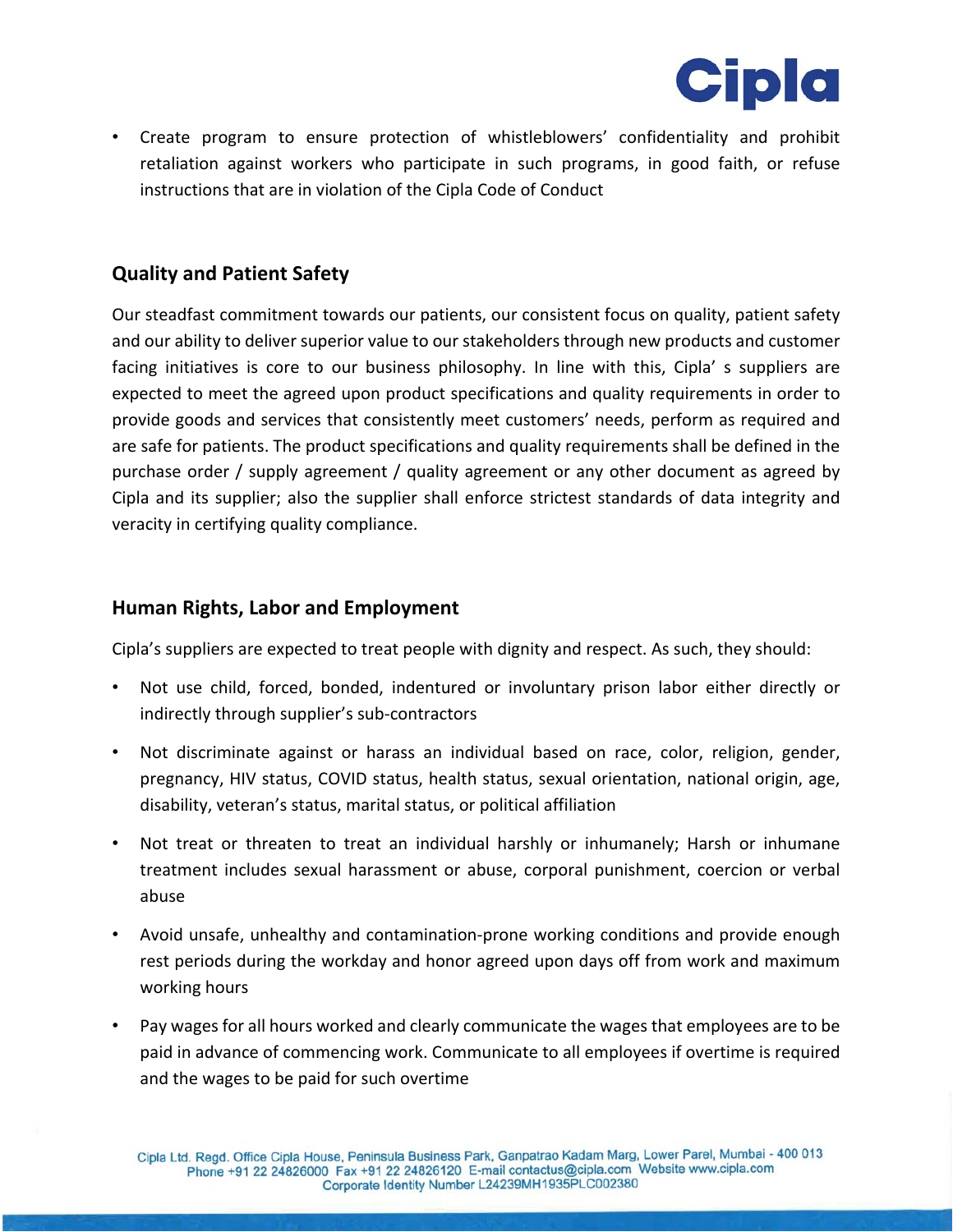

- Respect workers' rights to make informed decisions, free of coercion, threat of reprisal or unlawful interference regarding their desire to join or not join organizations including trade unions
- Respect worker's rights to bargain collectively without unlawful interference
- Implement policies and/or procedures to evaluate and address risks of human trafficking (as defined by the United Nations and generally thought of as the recruitment, transportation, transfer, harboring or receipt of persons by threat or use of force, coercion, abduction, fraud, deception, abuse of power or vulnerability, or giving payments or benefits to a person in control of the victim)

#### **Health, Safety and Well‐being of Employees**

Cipla's suppliers are expected to maintain the workplace and any living quarters used to house their employees in a clean, orderly and safe manner. As such they should:

- Implement programs to prevent or control employee exposures to workplace hazards, including chemical, biological, and physical hazards
- Implement programs to manage processes safety and prevent catastrophic events
- Identify and encourage programs that promote access to health programs that positively impact the health of employees
- Identify potential emergency situations, implement preventive measures and be prepared to execute emergency response procedures
- Provide occupational health and safety training

#### **Sustainability and Environmental Responsibility**

Cipla's suppliers are expected to operate in a sustainable and responsible manner. As such, they should:

- Work to reduce the environmental impact of their operations, including natural resource consumption, materials sourcing, waste generation, wastewater discharges and air emissions
- Handle and dispose the hazardous/Non-hazardous waste in an environmentally responsible way, and in compliance with applicable regulations.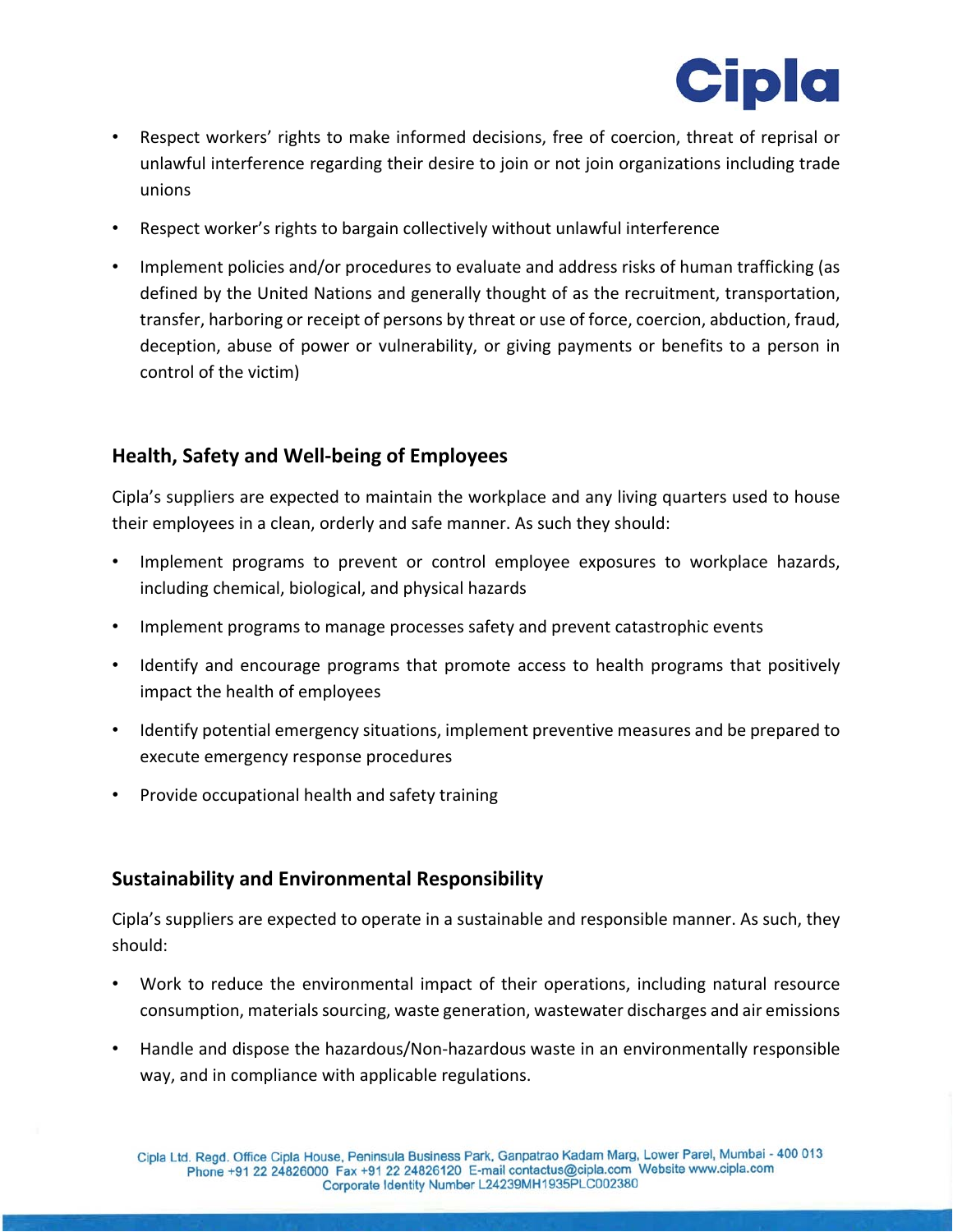

- Prevent accidental release of hazardous materials into the environment and adverse environmental impact on the local community
- Implement programs to ensure products do not contain restricted or banned materials
- Implement programs that recognize, respect and invest in the local community

#### **Management Systems**

Cipla's suppliers are expected to manage their activities systematically to maintain business continuity, meet the standards set forth in this document and to improve their operations continually. As such, they should:

- Demonstrate top management commitment and accountability through policies, objectives, and formal processes
- Implement processes to control documents and records
- Provide resources, including competent personnel and appropriate infrastructure, to ensure conformance to these standards
- Implement processes to control the production of Cipla products and/or materials, manage change effectively and ensure customer requirements are satisfied
- Implement processes to manage non-conformity, incident response and emergency situations related to products, business operations/continuity and these standards, including reporting of certain events to applicable regulatory authorities and Cipla as appropriate
- Provide advance notification of all anticipated supply disruptions to Cipla, irrespective of their underlying factors being expected to rise to a standard of force majeure or otherwise
- Identify and implement improvement actions, including effective complaint investigation, internal audit and corrective action processes

# **Transparency and Disclosure**

Cipla's suppliers are expected to make reasonable efforts to disclose (for example, on a website or a publicly available report) topics and goals that are important to the organization's impact on the environment and social issues. Among the issues that Cipla encourages its suppliers to review and be transparent about, are: